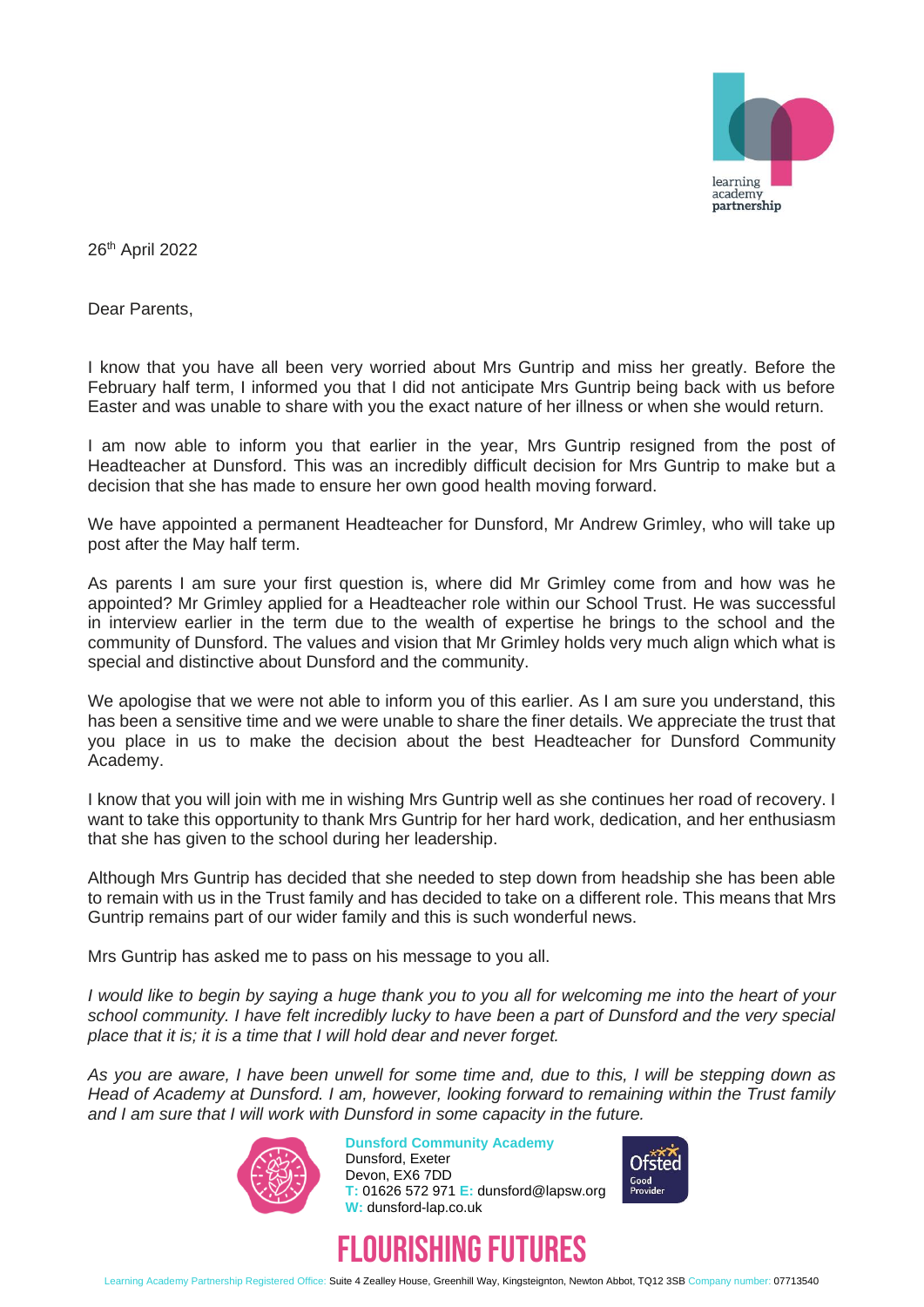

I wish all of the children, parents and families of Dunsford community the very best and I will miss *you all but I look forward to seeing how this wonderful school continues to flourish. I know that you will give the new Headteacher, Andrew Grimley, the same warm welcome that you gave to me and I am excited to see the next chapter of the school begin.*

## *Best wishes Corrine Guntrip*

I would like to introduce to Mr Grimley who is currently a Deputy Head in a large primary school in Torquay and has been with the school for over 25 years, a real testament to the commitment that he gives to a school and its community. Mr Grimley has asked us to share the following with you as a way of introducing himself to you all.

## *Dear Parents and Carers,*

*I hope this letter finds you happy and healthy. I am excited to have been appointed as the new Headteacher of Dunsford Community Academy and I look forward to meeting each and every one of you in June.*

*I wanted to take this opportunity to briefly introduce myself to you and to express my enthusiasm for the times ahead. I have been in education for over 25 years.* 

*I have great enthusiasm in supporting children to be the best they can be and nurturing their interests and passions.*

*I put learning and teaching, alongside keeping everyone in our community safe, at the heart of everything I do and endeavour, with the great Dunsford team, to give each child the best possible education. When I first visited Dunsford I was stunned by the beautiful setting and grounds and in talking with pupils, I could sense their aspirations, as they spoke eloquently about their learning. I have also been an avid reader of the newsletters sent out by each class and the school Twitter account, demonstrating the high expectations across pupil's learning.*

*My background is a Primary Educator and I have taught across the primary age range. I am very aware of where pupils come from and what they need when they leave primary school, ready for their next stage of learning. I believe strongly in community values, building together for the best shared outcomes. I look forward to building strong relationships with you, so as a team we can achieve above expectations for each of your children.*

*I* wish Mrs Guntrip the very best for the future and plan to build upon her brilliant work. I recognise *change can be a challenge and I will endeavour to do everything I can to ensure a smooth transition that guarantees your children's continued success and enjoyment.*

*With this in mind, I recognise that communication will be key during the Summer 2 term and will be a priority for me, including, dare I say, an informal coffee/tea afternoon(s) so as to make myself*  available during this time. Hopefully, these events will take place at different times, which I hope will *enable most parents and carers to attend. In addition, I will be available on the playground before and after school during the summer term.*